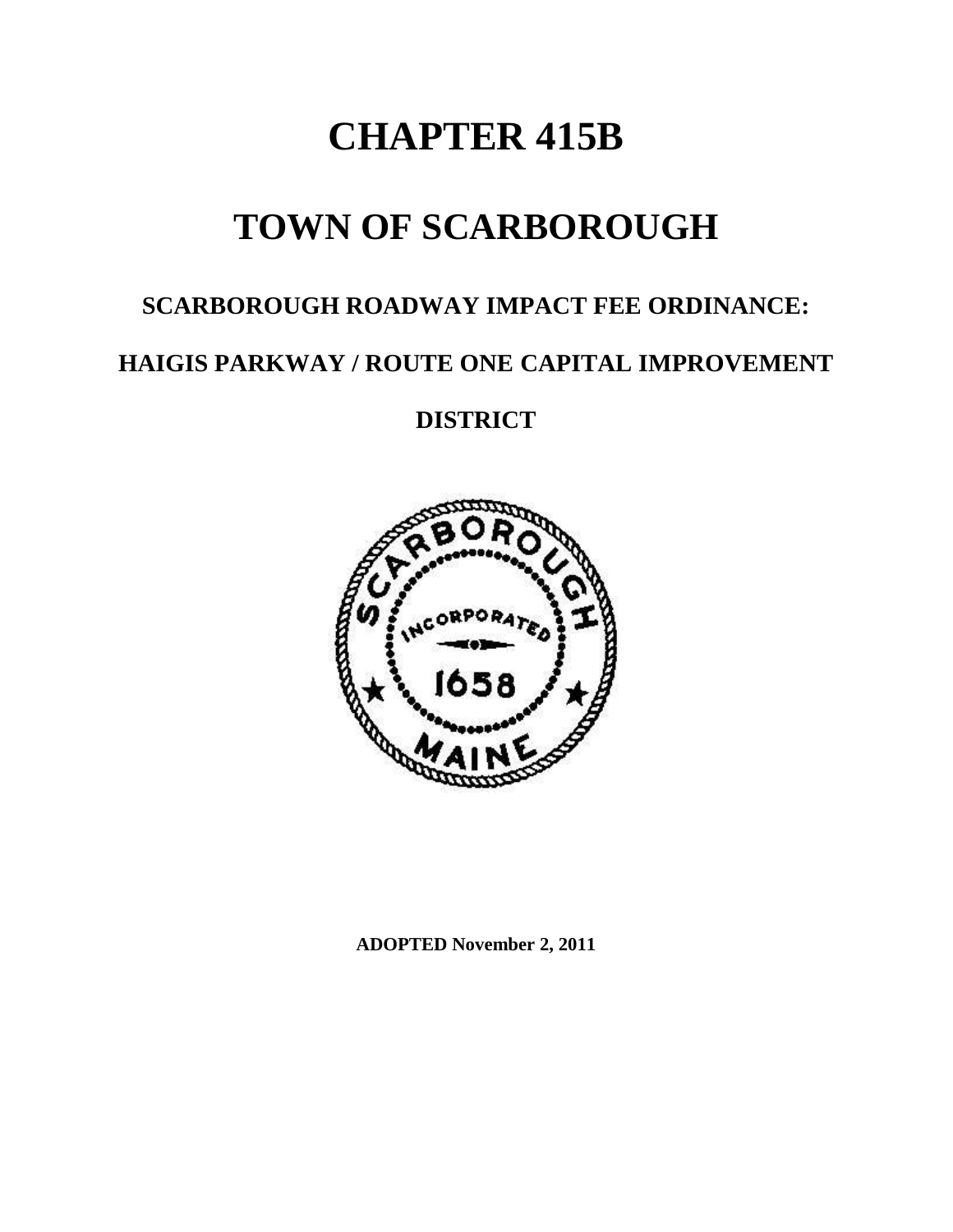### **TABLE OF CONTENTS**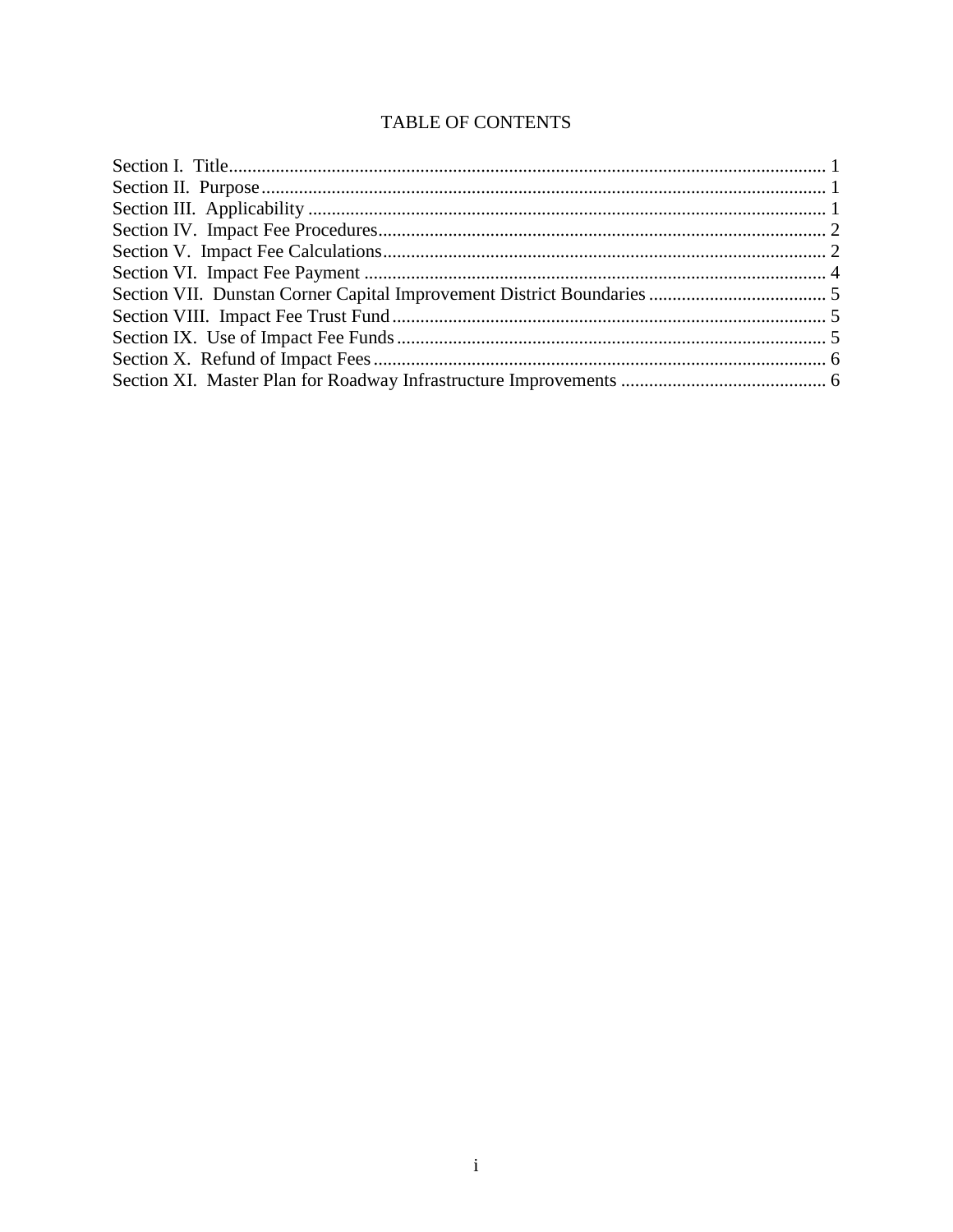#### **HAIGIS PARKWAY / ROUTE ONE CAPITAL IMPROVEMENT DISTRICT TOWN OF SCARBOROUGH**

#### **Section I. Title**

This Ordinance shall be known and may be cited as the "Scarborough Roadway Impact Fee Ordinance: Haigis Parkway / Route One Capital Improvement District". It is adopted under the authority of Title 30-A M.R.S.A., § 4354, and the Town's statutory and constitutional home rule powers.

#### **Section II. Purpose**

The Haigis Parkway / Route One / Lincoln Avenue intersection is one of the most significant intersections in the Town of Scarborough and is critical to the current and future mobility of local and regional motorists. This intersection currently serves local and regional travel on Route One, the Haigis Parkway, and Lincoln Avenue and provides important connections to Payne Road, the Maine Turnpike and the Scarborough industrial park. In addition, this intersection is an important facility for managing future traffic demands, both to provide an alternative to the high traffic volumes on Payne Road as well as to accommodate the future growth and development that is planned for land accessible from the Haigis Parkway and Route One.

In order for the Haigis Parkway / Route One / Lincoln Avenue intersection to continue to adequately serve local and regional transportation needs, while also providing additional capacity to support future development and the accompanying traffic generation and demands, roadway infrastructure improvements are warranted. These improvements are highlighted in the Town-Wide Transportation Study and in the Transportation Policy Objectives of the Town's Comprehensive Plan.

To that end the Town has completed a master plan for roadway infrastructure improvements that will accommodate the traffic growth projected for the next fifteen years and will establish the additional vehicular capacity and adequate levels of service necessary to serve, accommodate, and benefit new development. These roadway infrastructure improvements also include provisions for pedestrians in order to enhance the walk-ability and pedestrian safety of this section of Route One. The purpose of the Haigis Parkway / Route One Capital Improvement District is to reimburse the portion of the Town's cost of constructing these roadway infrastructure improvements that benefit new development by providing additional vehicular capacity.

#### **Section III. Applicability**

**A.** This Ordinance shall apply to all new development seeking subdivision or site plan approval, the expansion of previously approved subdivisions or site plans, new development enabled by land divisions exempted from subdivision review as per Title 30-A M.R.S.A. §4401(4), all new extractive industry operations, and to any change in use when the proposed development, whether located within or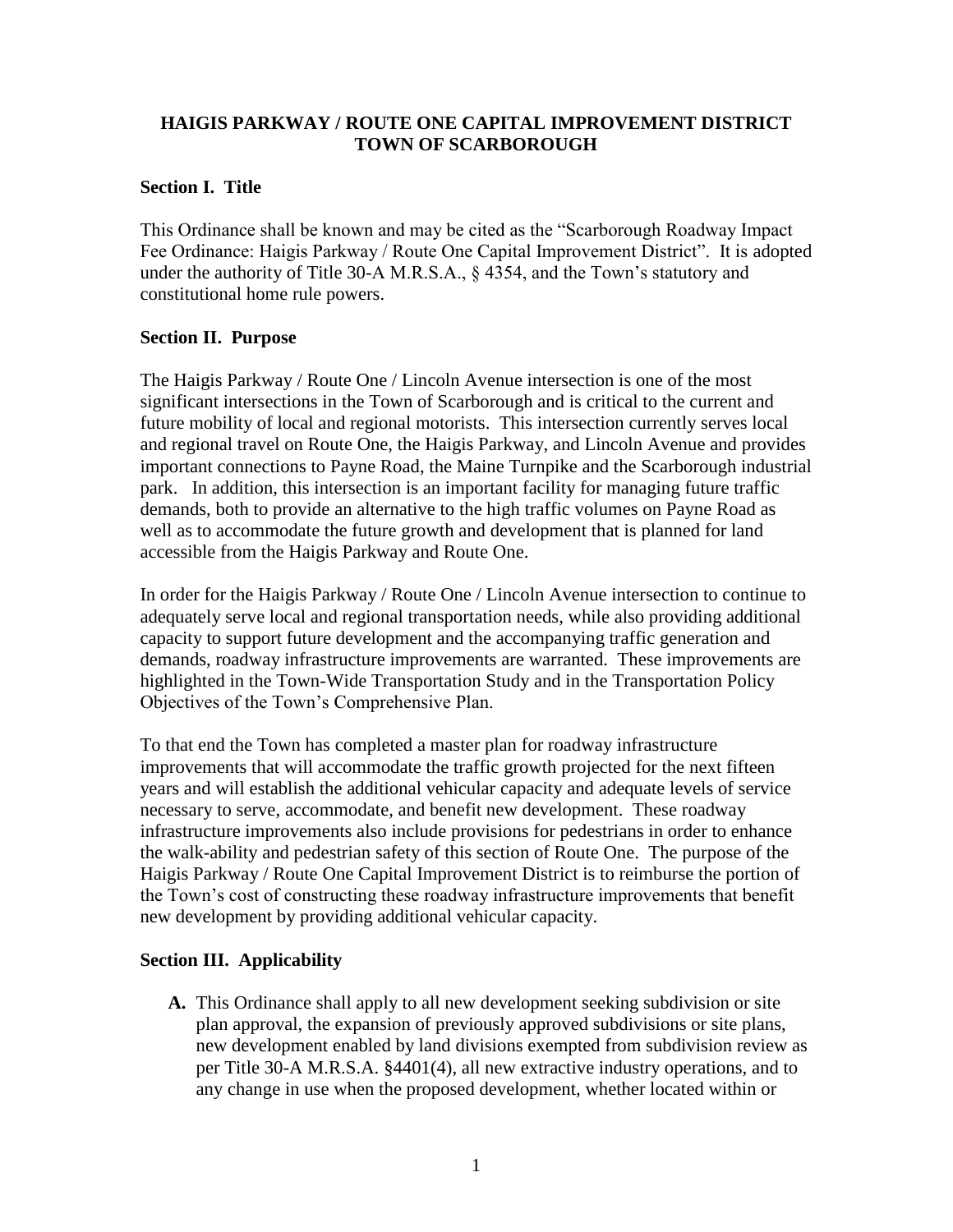outside the Haigis Parkway / Route One Capital Improvement District, generates additional traffic within the Haigis Parkway / Route One Capital Improvement District.

- **B.** The following development and construction shall be exempt from this ordinance:
	- **1.** Alterations or expansions of an existing building which do not result in the generation of additional vehicle trips.
	- **2.** Construction of accessory buildings or structures which do not generate additional vehicle trips.
	- **3.** The replacement of a building or structure destroyed or damaged by fire, flood or natural disaster with a new building or structure of the same size or use which does not generate additional vehicle trips.

#### **Section IV. Impact Fee Procedures**

- **A.** Any person who seeks a permit or approval for any development, activity or use described in Section III.A of this Ordinance is hereby required to pay a road impact fee in the manner and amount set forth in this ordinance.
- **B.** Preliminary determinations regarding whether a proposed development will generate traffic within the Haigis Parkway / Route One Capital Improvement District shall be made by the Town Planner and the Town's consulting traffic engineer. Actual traffic generation, impacts, and the corresponding fee, shall be determined through a traffic analysis (in accordance with Section V. of this ordinance), which may accompany a more comprehensive traffic impact study depending on the scope of the development, prepared by a Registered Professional Engineer with significant experience in traffic engineering and to be paid for by the developer. This traffic analysis shall be reviewed and approved by the Town's consulting engineer and shall be incorporated into the review and approval of a development project by the Planning Board, or the Planning and Code Enforcement Department when applicable.

#### <span id="page-3-0"></span>**Section V. Impact Fee Calculations**

An impact fee shall be applied to development projects located in whole or in part within the Town of Scarborough that generate additional traffic within the Haigis Parkway / Route One Capital Improvement District. This impact fee is structured to be in proportion to the development project's share of infrastructure costs necessitated by the development and as enabled by Title 30-A M.R.S.A., §4354. The process for this impact fee calculation is as follows:

**A.** As per Section IV(B) above, a traffic analysis shall be conducted by a Registered Professional Engineer with significant experience in traffic engineering in order to determine the traffic impact, and requisite impact fee total, as measured by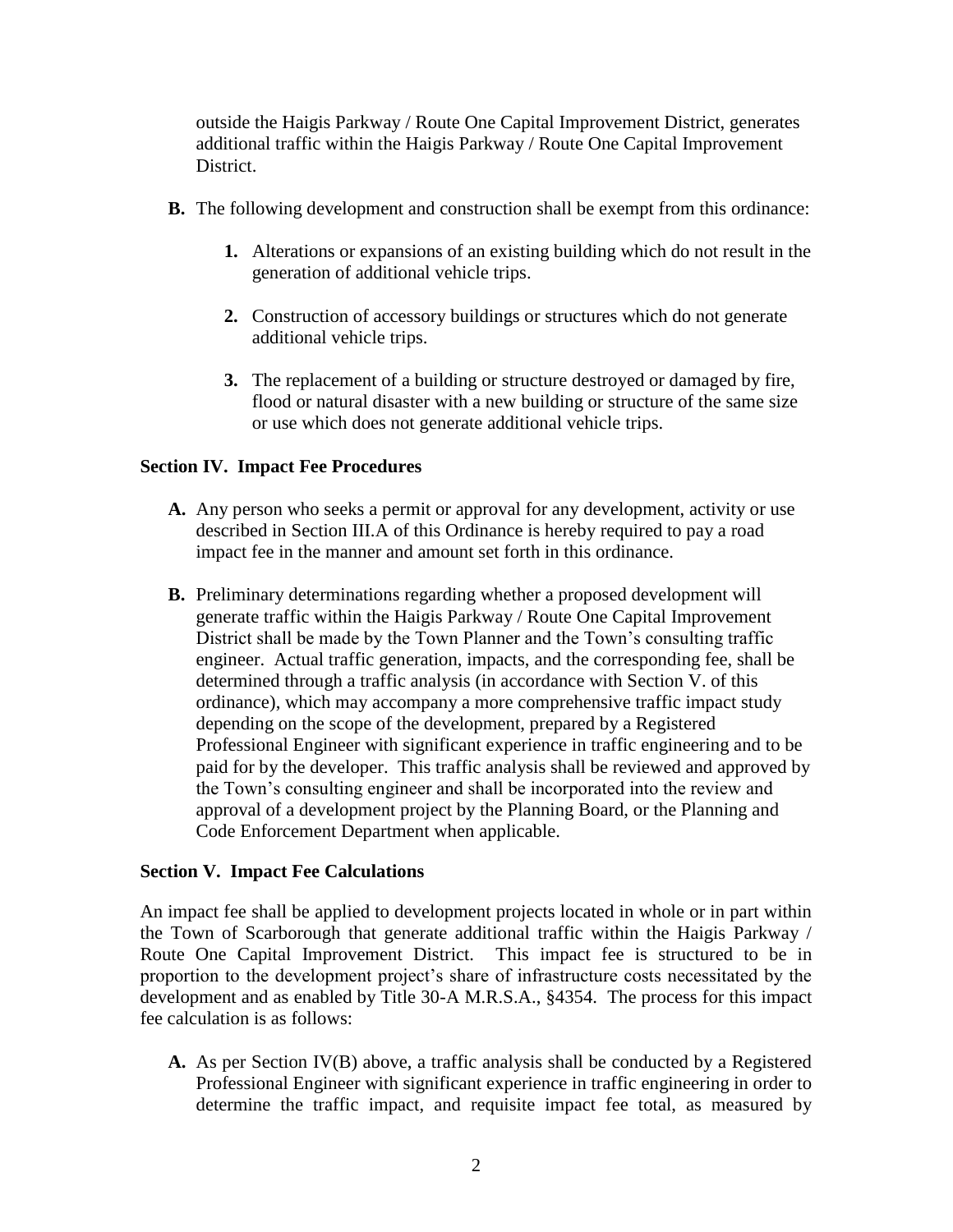additional vehicle trips to be generated by a development project that pass through the Haigis Parkway / Route One Capital Improvement District in the P.M. peak commuter hour.

- **B.** The impact fee calculation for individual development projects shall use generally accepted standards, such as the most current Institute of Transportation Engineers "Trip Generation" Handbook of traffic generation data or estimates from field measurements or data collected at similar development types, and shall be based on the P.M. peak commuter hour of traffic (between 3:00 and 6:00 PM on a weekday).
- **C.** The costs assigned to trips shall be based upon a fee per new trip (a.k.a. primary trip) to be generated by a development project that passes through the Haigis Parkway / Route One Capital Improvement District within the P.M. peak commuter hour. All new trips that pass through the District shall be counted as new trips. Other types of traffic associated with a development project, such as the capture of trips passing a site (a.k.a. pass-by trips) or trips in the area that are rerouted (a.k.a. diverted trips) shall not be utilized in the assessment.
- **D.** The fee determination shall be based on the following:
	- **1.** The Town cost of the master plan for roadway infrastructure improvements in the Haigis Parkway / Route One Capital Improvement District amounts to \$1,005,000, which is to be funded from this impact fee ordinance.

\*(This cost total is less than the total project cost for the Fiscal Year 2010 CIP Project because the improvements associated with the Dunstan Corner intersection plan, the Southgate intersection plan, landscaping enhancements, and the Haigis/Scottow Hill Rd. and Route One/Enterprise Dr. improvements were not included).

- **2.** The total additional (bi-directional) vehicular capacity to be fostered by the roadway infrastructure improvements will equal approximately 1015 trip ends in the P.M. peak commuter hour of traffic.
- **3.** Each additional trip generated by new development will benefit from the 1015 trip ends of capacity and will utilize one trip end of that additional capacity.
- **4.** The fee per trip, therefore, shall be \$990.00. This fee per trip equals \$1,005,000 / 1015 trip ends.
- **E.** For any development requiring subdivision review, site plan review or other Planning Board review, the Planning Board shall determine the total impact fee for the development calculated pursuant to Section V, subsections A through D above, and then shall establish a payment schedule which apportions the impact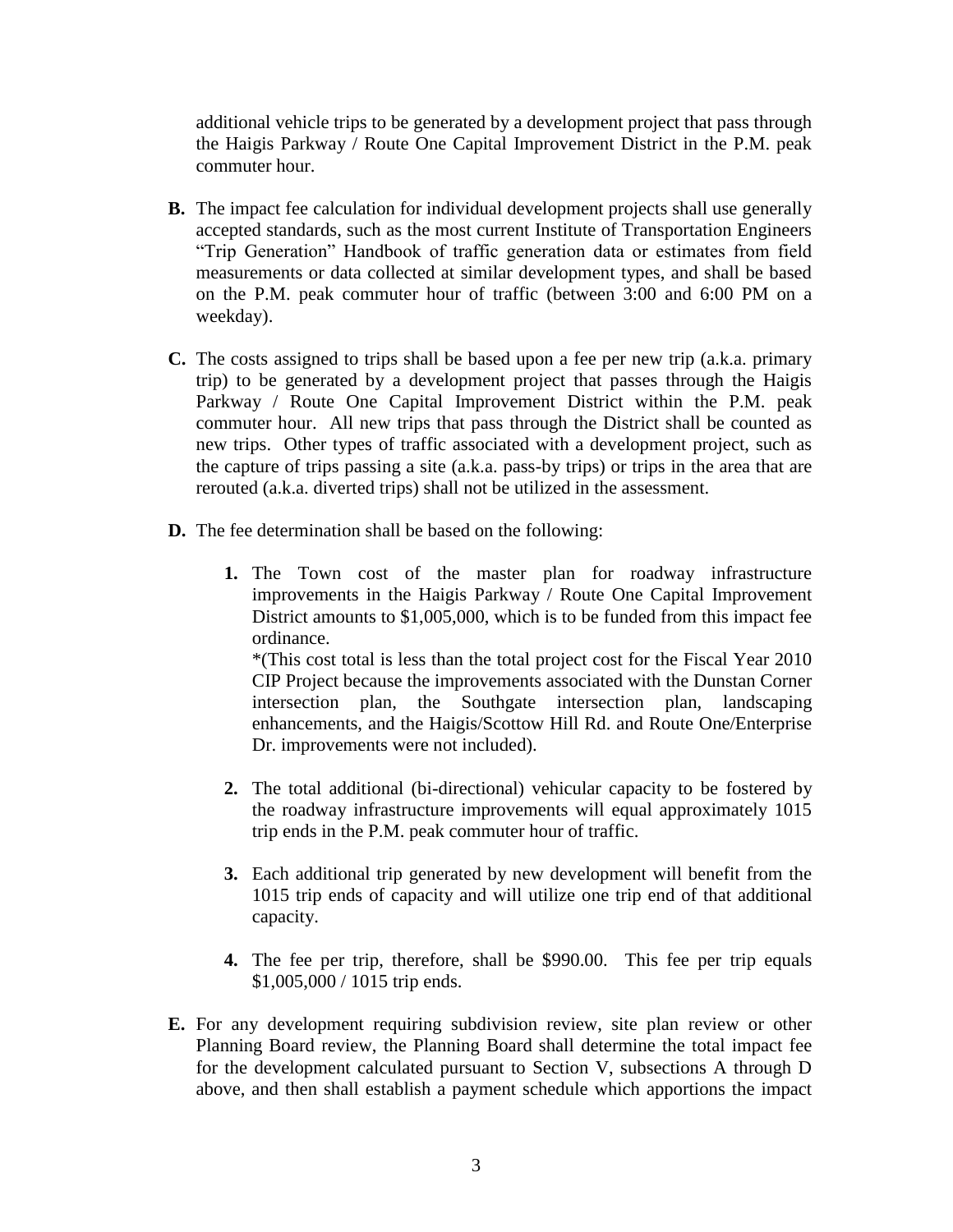fee to component parts of the development based on the estimated trip generation for each component part. Depending on the nature of the development, a component part may be a lot, a building, a dwelling unit (as defined in the Scarborough Zoning Ordinance), a unit of occupancy (as defined in the Scarborough Zoning Ordinance), or some combination thereof. The payment schedule shall specify the portion of the impact fee attributable to each component part and the point during the construction of the development at which the impact fee for each component part must be paid. The payment schedule shall be incorporated into the Planning Board's written approval document and endorsed on any final plan for the development.

- **F.** For any development not requiring Planning Board review but requiring the payment of an impact fee under this Ordinance, the Town Engineer shall determine the impact fee and payment schedule, pursuant to Section V, subsections A through E above.
- **G.** If, after a development has been approved, changes are proposed which would change the trip generation for the development or a component part of the development, then, on the initiative of the Town or the developer, the impact fee and payment schedule may be recalculated, and such recalculated impact fee and payment schedule shall apply to all subsequent permits issued within the development.

#### <span id="page-5-0"></span>**Section VI. Impact Fee Payment**

The impact fee amount, as determined in accordance with Sections IV and V of this Ordinance, shall be paid to the Town according to the payment schedule established under Section V, except as follows:

- **A.** For an extractive industry project, the impact fee amount shall be paid prior to the release of the attested final plan to the developer for recording at the Cumberland County Registry of Deeds.
- **B.** For a new residential dwelling(s) proposed on a lot(s) created by a land division(s) exempted from subdivision review as per Title 30-A M.R.S.A. §4401(4), the impact fee amount shall be paid prior to the issuance of a building permit for construction.

Payments shall be tendered to the Town Engineer. Upon determining that the payment is in the correct amount, the Town Engineer shall issue a receipt for the payment and deliver the payment to the Town Treasurer.

#### **Section VII. Haigis Parkway / Route One Capital Improvement District Boundaries**

The Haigis Parkway / Route One Capital Improvement District is depicted on the map attached to this Ordinance as Appendix A.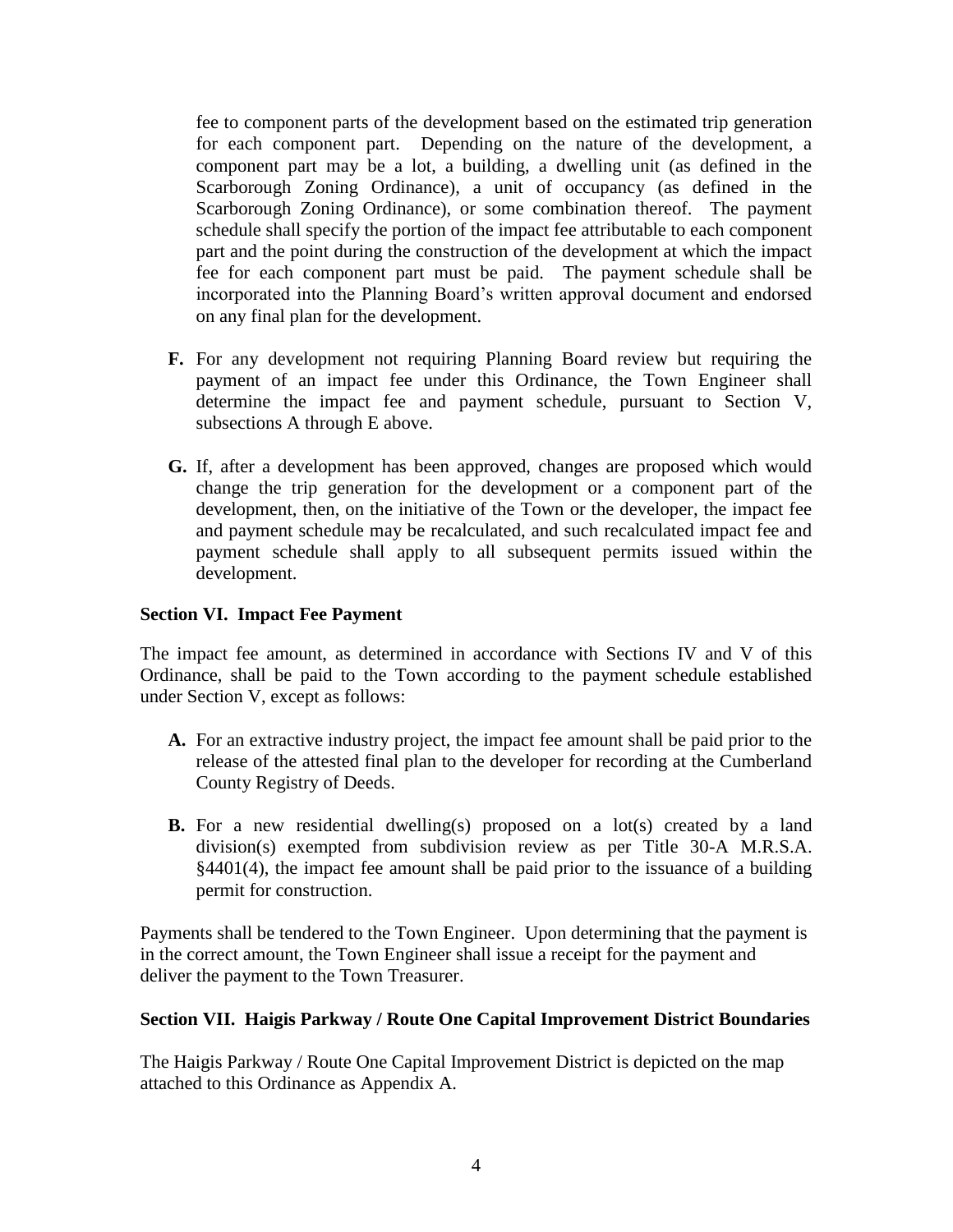#### **Section VIII. Impact Fee Trust Fund**

- **A.** There is hereby established a Haigis Parkway / Route One Capital Improvement District Trust Fund to segregate the impact fee revenue generated by this Ordinance from the Town's general revenues.
- **B.** Funds withdrawn from this trust fund account shall be used in accordance with Section IX. of this ordinance.

#### **Section IX. Use of Impact Fee Funds**

- **A.** Funds generated by this ordinance will be used for the purpose of financing the capital improvements identified in the master plan for roadway infrastructure improvements within the Haigis Parkway / Route One Capital Improvement District.
- **B.** No funds shall be used for periodic or routine maintenance.
- **C.** Given that bonds may be issued to finance the implementation of the capital improvements identified in the master plan for roadway infrastructure improvements within the Haigis Parkway / Route One Capital Improvement District, impact fee funds may be used to pay debt service on such bonds to the extent that the improvements provided are a component of the master plan for roadway infrastructure improvements, as per Section IX. A. of this ordinance.
- **D.** Funds may be used to provide refunds in accordance with Section X.
- **E.** Funds shall not be used to pay for any site specific road improvements, such as right-turn entry lanes, site driveway islands, etc., that are required of a development project that is proposed and constructed on any lot abutting a roadway section within the Haigis Parkway / Route One Capital Improvement District. Such project and site specific improvements shall be the responsibility of the developer.

#### **Section X. Refund of Impact Fees**

- **A.** If a building permit or site plan is surrendered or expires without commencement of construction; or a subdivision plan or extractive industries approval expires without recordation of the plan at the registry of deeds, the developer shall be entitled to a refund, without interest, of the impact fee paid as required by this ordinance. The developer must submit an application for such a refund to the Town Engineer not later than fifteen (15) days after the expiration of the building permit, site plan, subdivision plan or extractive industries approval.
- **B.** Any funds not expended or obligated by contract by the end of the calendar quarter immediately following ten (10) years from the date the fee was paid shall,